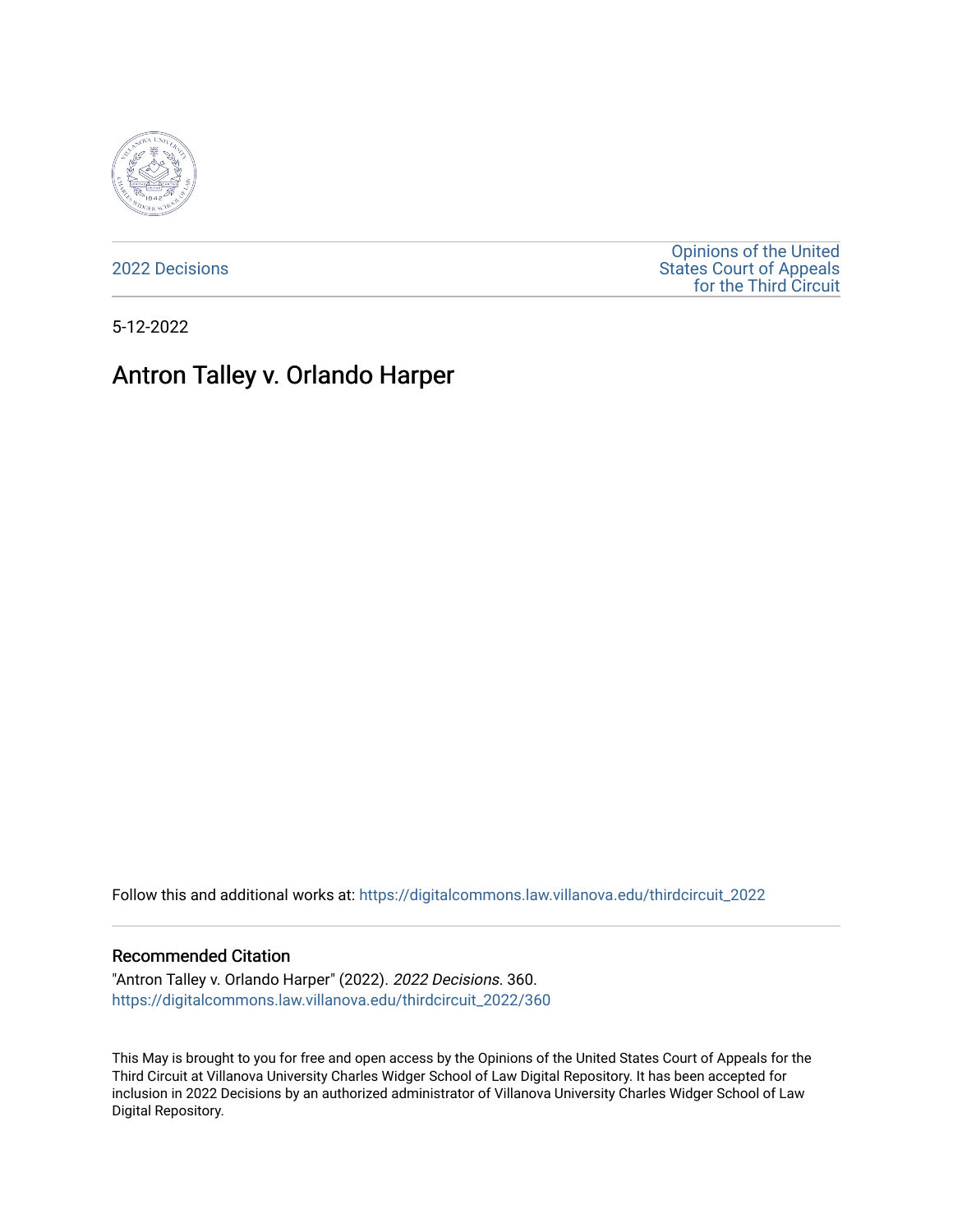#### **NOT PRECEDENTIAL**

### UNITED STATES COURT OF APPEALS FOR THE THIRD CIRCUIT

\_\_\_\_\_\_\_\_\_\_\_

No. 20-1166 \_\_\_\_\_\_\_\_\_\_

# ANTRON TALLEY, Appellant

v.

MR. ORLANDO H. HARPER, Warden; MR. EMERICK, Deputy Warden; MR. WAINWRIGHT, Major; MR. DEMORE, Major; MR. FERGUSON, Kitchen Super.; MRS. ROBIN DEVAUGHN, Medical Super.; MR. RODRIGUEZ, Doctor; MRS. JACK, Doctor; SUEZANNE LARRY, Physician Ass.; MRS. SARAH, Nurse; MARIA BETH LONG, Nurse; MRS, CARLA IVAN, Nurse; MR. BEASON, Captain; MR. KASS, Sergeant; MR. ANDREASICK, Sergeant; MR. RUBBLE, Sergeant; MR. RAIBLE, (CERT) Sgt.; MR. ARLOTTA, Correction Off.; MR. MAZZAOCCA, Correction Off.; MR. BROJOVICH, Correction Off.; MR. ZOLLER, Correction Off.; MR. BOSAK, Correction Off.; MR. BUTLER, Correction Off.; CORRECTION OFFICER WORRAL, CERT Team Member; CORRECTION OFFICER DUNHAM, CERT Team Member; CORRECTION OFFICER WAGNER, CERT Team Member; CORRECTION OFFICER NEYMAN, CERT Team Member; CORRECTION OFFICER DEVLIN, CERT Team Member

> On Appeal from the United States District Court for the Western District of Pennsylvania (D.C. Civil Action No. 2-14-cv-01411) Magistrate Judge: Honorable Cynthia R. Eddy (by consent)

> > \_\_\_\_\_\_\_\_\_\_\_\_\_\_\_\_\_\_\_\_\_\_\_\_\_\_\_\_\_\_\_\_\_\_\_\_

\_\_\_\_\_\_\_\_\_\_\_\_\_\_\_\_\_\_\_\_\_\_\_\_\_\_\_\_\_\_\_\_\_\_\_\_

Submitted Pursuant to Third Circuit LAR 34.1(a) April 27, 2022 Before: MCKEE, SHWARTZ and MATEY, Circuit Judges

(Opinion filed May 12, 2022)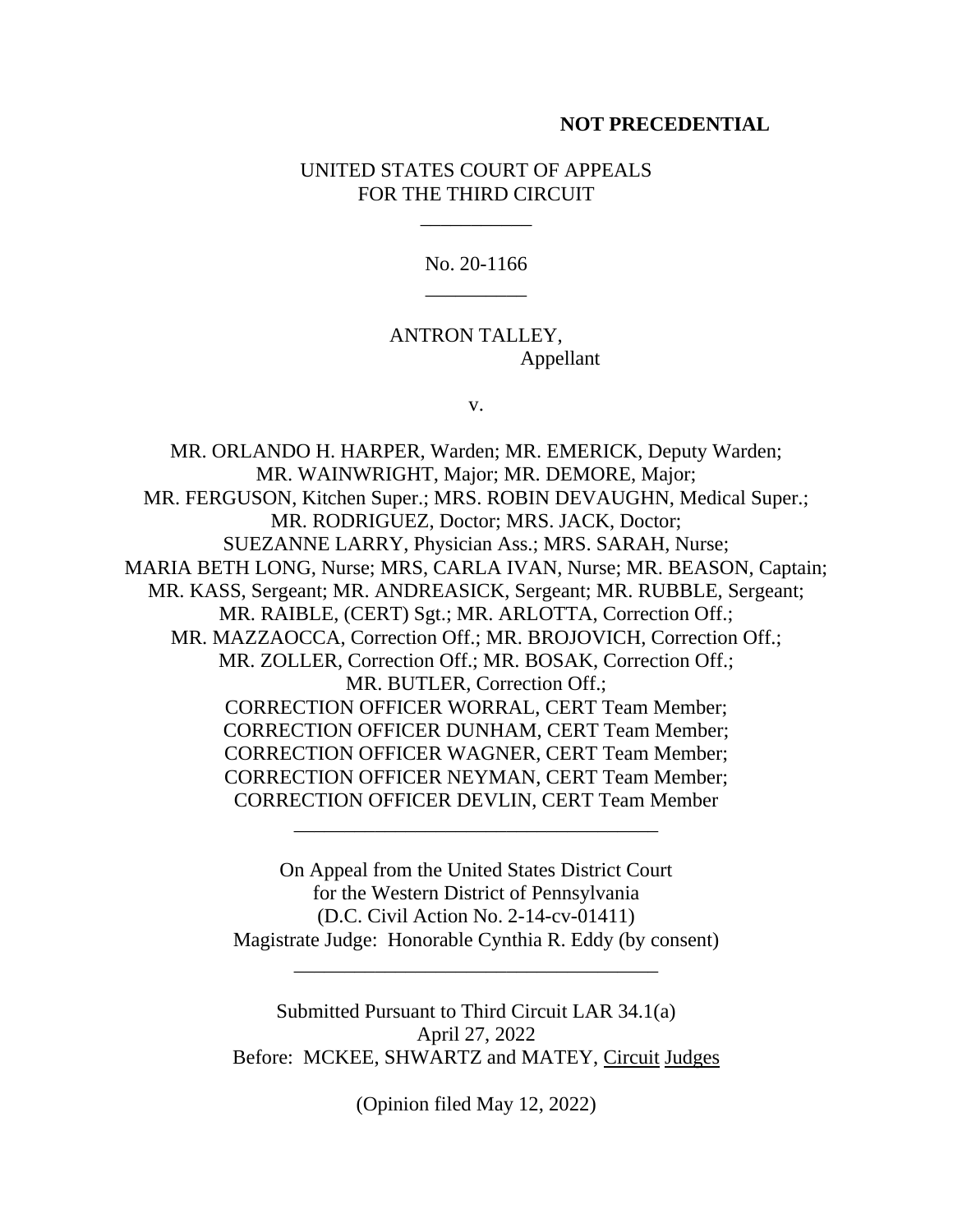# OPINION\* \_\_\_\_\_\_\_\_\_\_\_

\_\_\_\_\_\_\_\_\_\_\_

## PER CURIAM

Antron Talley, proceeding pro se and in forma pauperis, appeals from a judgment entered after a jury trial on claims related to his treatment while incarcerated at Allegheny County Jail (ACJ). For the following reasons, we will affirm.

Talley filed this action in the Western District of Pennsylvania in 2014, pursuant to 42 U.S.C. § 1983, alleging a wide array of misconduct by ACJ staff. The parties consented to the jurisdiction of a Magistrate Judge, see 28 U.S.C. § 636(c), and the scope of Talley's claims was narrowed through amendments and dismissals. The subsequent discovery was marked by Talley's assertions that the remaining defendants were withholding evidence, mostly focused on possible video evidence and administrative records reflecting alleged uses of force against him by ACJ corrections officers. In April 2018, the Magistrate Judge conducted a discovery hearing, at which the defendants represented that they had already produced all video and documentary evidence in their possession, despite Talley's contrary assertion. The Magistrate Judge then went through Talley's specific discovery requests one-by-one and confirmed defense counsel's position that they had produced all responsive material in their possession, or sustained objections

<sup>\*</sup> This disposition is not an opinion of the full Court and pursuant to I.O.P. 5.7 does not constitute binding precedent.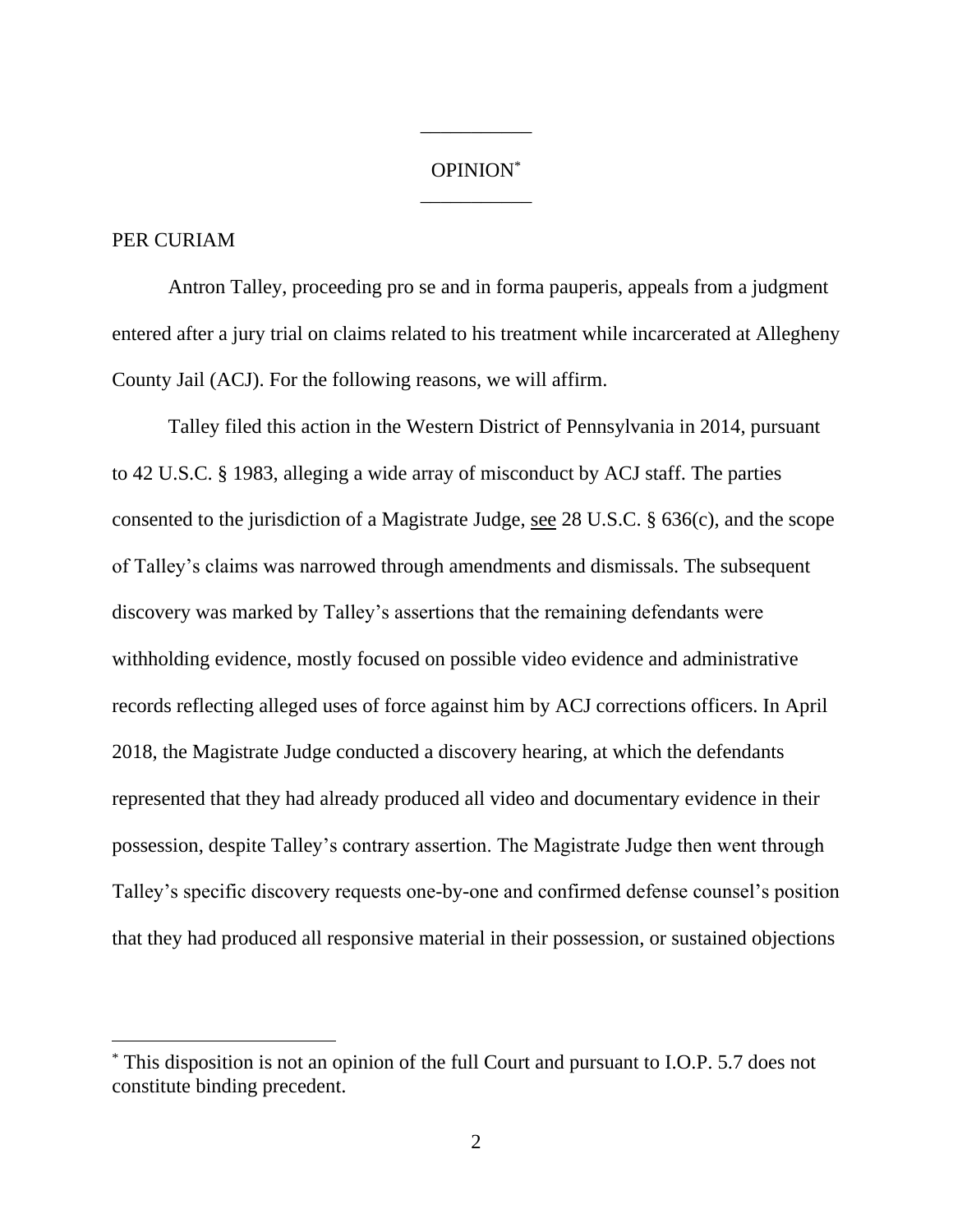that the requests were overbroad. See generally  $\text{Hr}'\text{g Tr. 15-30}$ , ECF No. 307.<sup>1</sup> Less than a month after the hearing, Talley moved to sanction defendants for allegedly withholding this evidence, see Fed. R. Civ. P. 37, then subsequently asked to withdraw that motion, which the Magistrate Judge allowed.

In January 2020, the parties proceeded to a jury trial. Talley continued to argue that the defendants were withholding crucial evidence and asked the Magistrate Judge to impose sanctions and to instruct the jury that it could draw a negative inference based on spoliation of this evidence by defendants. The Magistrate Judge denied his requests on the record but gave Talley wide leeway to examine witnesses on the existence of the purported video and documentary evidence and permitted him to argue to the jury that such evidence should be present. Talley took full advantage of this opportunity in his questioning and his closing arguments. Nonetheless, the jury found in favor of the defendants on all counts. Talley timely filed a notice of appeal.

We have jurisdiction under 28 U.S.C. § 1291. We note that Talley has specifically limited the scope of his appeal in his briefing, declaring his intent to challenge only the Magistrate Judge's rulings on his motion for sanctions against defendants and on his request for a spoliation inference. See Appellant Br. 1,  $\P$  1(a)–(b). Indeed, he tells us that "[t]he only issue that is in[]front of this Honorable Court is that the [Magistrate Judge] abused her discretion when deciding the evidentiary issue of spoliation."  $\underline{Id}$  at 7, ¶5.<sup>2</sup> We

<sup>&</sup>lt;sup>1</sup> The transcript bears the date "April 2, 2014," see ECF No. 307 at 1, but that date is clearly an inadvertent typographical error. The docket reflects that said hearing was conducted on April 2, 2018. See ECF No. 163.

<sup>&</sup>lt;sup>2</sup> We note that the medical defendants in whose favor the Magistrate Judge granted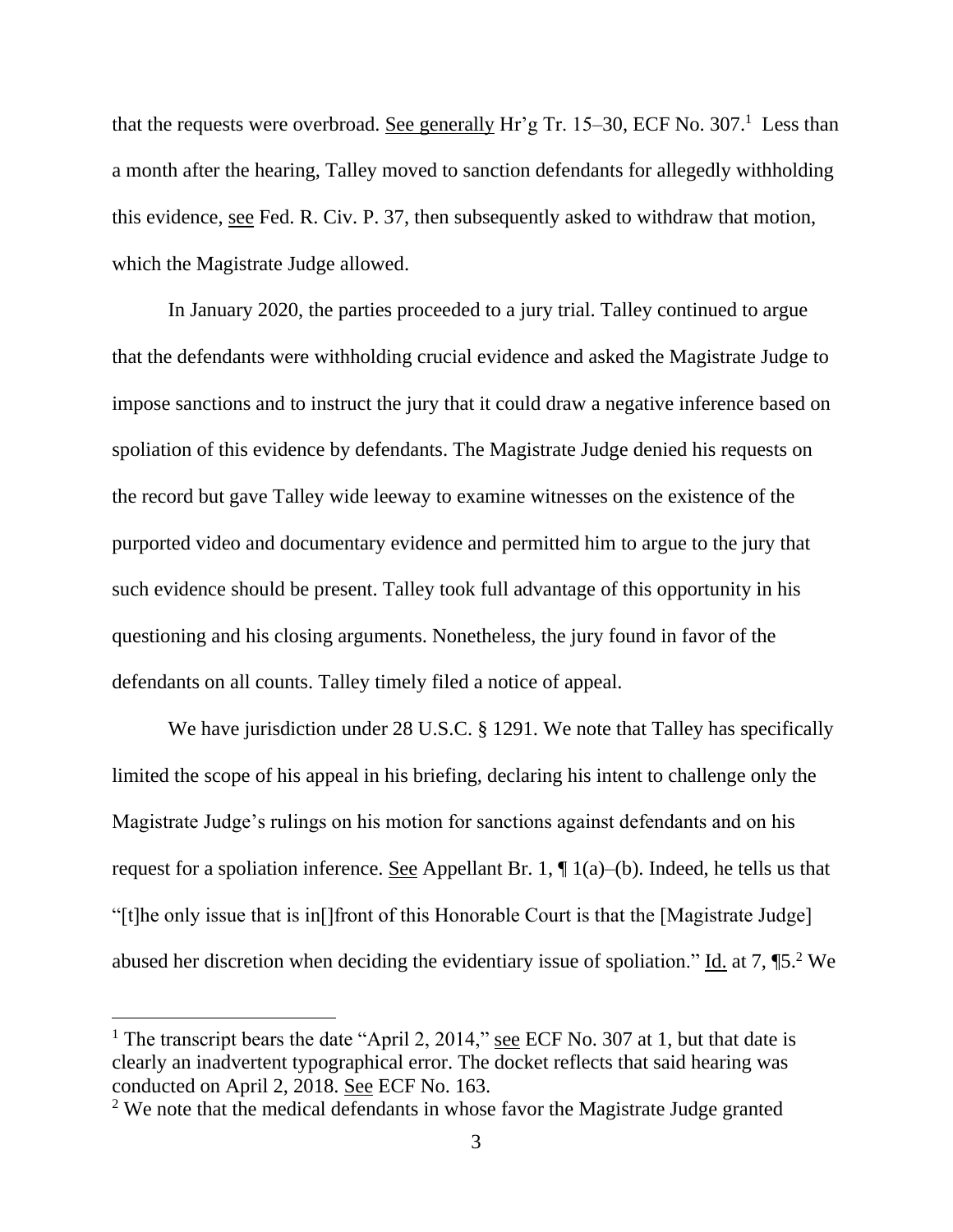therefore will limit our discussion to this issue. See generally Laborers' Int'l Union v. Foster Wheeler Corp., 26 F.3d 375, 398 (3d Cir. 1994).

We review for abuse of discretion the denial of a motion for sanctions, see DiPaolo v. Moran, 407 F.3d 140, 144 (3d Cir. 2005), and the denial of a spoliation inference, see McMunn v. Babcock & Wilcox Power Generation Grp., Inc., 869 F.3d 246, 268 (3d Cir. 2017). Thus, we will reverse only if the District Court's decision was based "on an erroneous view of the law or on a clearly erroneous assessment of the evidence." Adams v. Ford Motor Co., 653 F.3d 299, 304 (3d Cir. 2011) (quoting Bowers v. NCAA, 475 F.3d 524, 538 (3d Cir. 2007)).

When "there is evidence that one party has destroyed or altered evidence, the opposing party can obtain a 'spoliation inference, that the destroyed evidence would have been unfavorable to the position of the offending party." McMunn, 869 F.3d at 268 (quoting Schmid v. Milwaukee Elec. Tool Corp., 13 F.3d 76, 78 (3d Cir. 1994)). To support a motion for a spoliation inference, the movant must show that: "the evidence was in the party's control; the evidence is relevant to the claims or defenses in the case; there has been actual suppression or withholding of evidence; and[] the duty to preserve the evidence was reasonably foreseeable to the party." Bull v. UPS, 665 F.3d 68, 73 (3d Cir. 2012).

summary judgment have filed a brief arguing that Talley's appeal does not encompass that disposition. Based on Talley's concession of the point in his opening brief, see Appellant Br. 3 ("The reason the Appellant does not discuss the Medical Defendant[s] in this appeal is [that] they were eventually granted Summery (sic) Judgment."), we agree.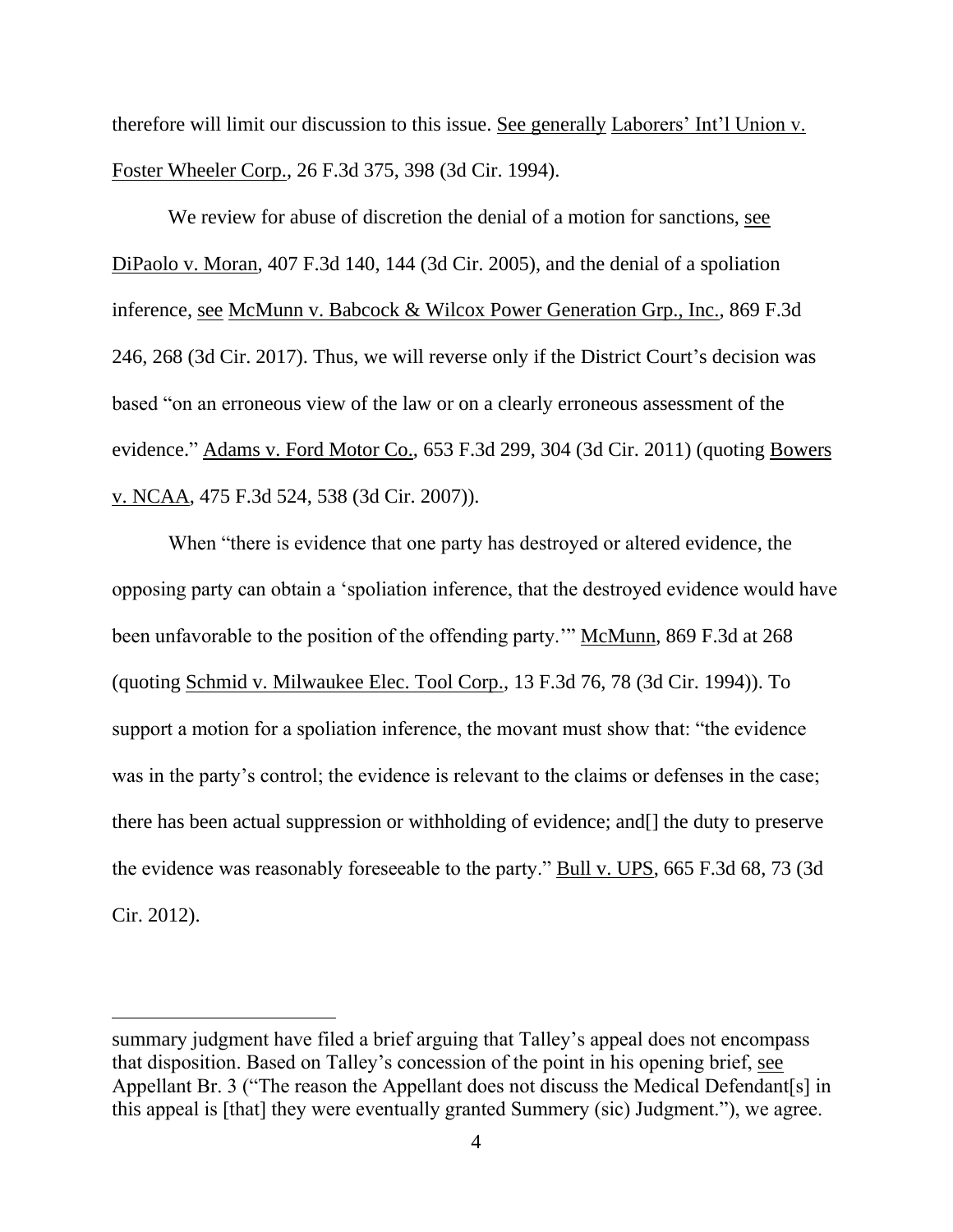First, Talley challenges the Magistrate Judge's 2018 order regarding his motion for sanctions. However, the order Talley references granted his own request to withdraw the motion for sanctions and accordingly denied the motion as moot. See ECF No. 178 at 2 ("The Plaintiff is respectfully asking this Honorable Court to . . . withdraw [the] motion for sanctions . . . ."); ECF No. 180 (text order) ("Plaintiff's request to withdraw his . . . Motion for Sanctions filed 4/30/2018 is GRANTED and that motion is therefore denied as moot."). Talley does not identify any error in the Magistrate Judge's decision to grant his request to withdraw his motion, and none is apparent to us.

Second, Talley challenges two oral decisions of the Magistrate Judge rendered during trial on January 14 and 15, 2020, which denied Talley's request for a spoliation inference and his renewed request for sanctions. In rendering the decision on January 14, the Magistrate Judge specifically noted that she would revisit the issue the following day. See Trial Tr. 191, ECF No. 309. On January 15, after hearing the parties' further argument on the issue, the Magistrate Judge denied Talley's requests on the record with a thorough discussion of her reasons for doing so, including relevant citations. See Trial Tr. 50–54, ECF No. 310. Despite Talley's argument that witness testimony and written policies had established that certain evidence should have existed but was not disclosed, the Magistrate Judge "found no evidence of consciously destroying or altering this evidence. It's been a good number of years. There was some testimony that video may be taped over, and that all of this, the evidence and other logs, could be held in a large room that were difficult to find." Id. at 53. Nonetheless, the Magistrate Judge explained to Talley that he could argue to the jury that the evidence should have existed, though he

5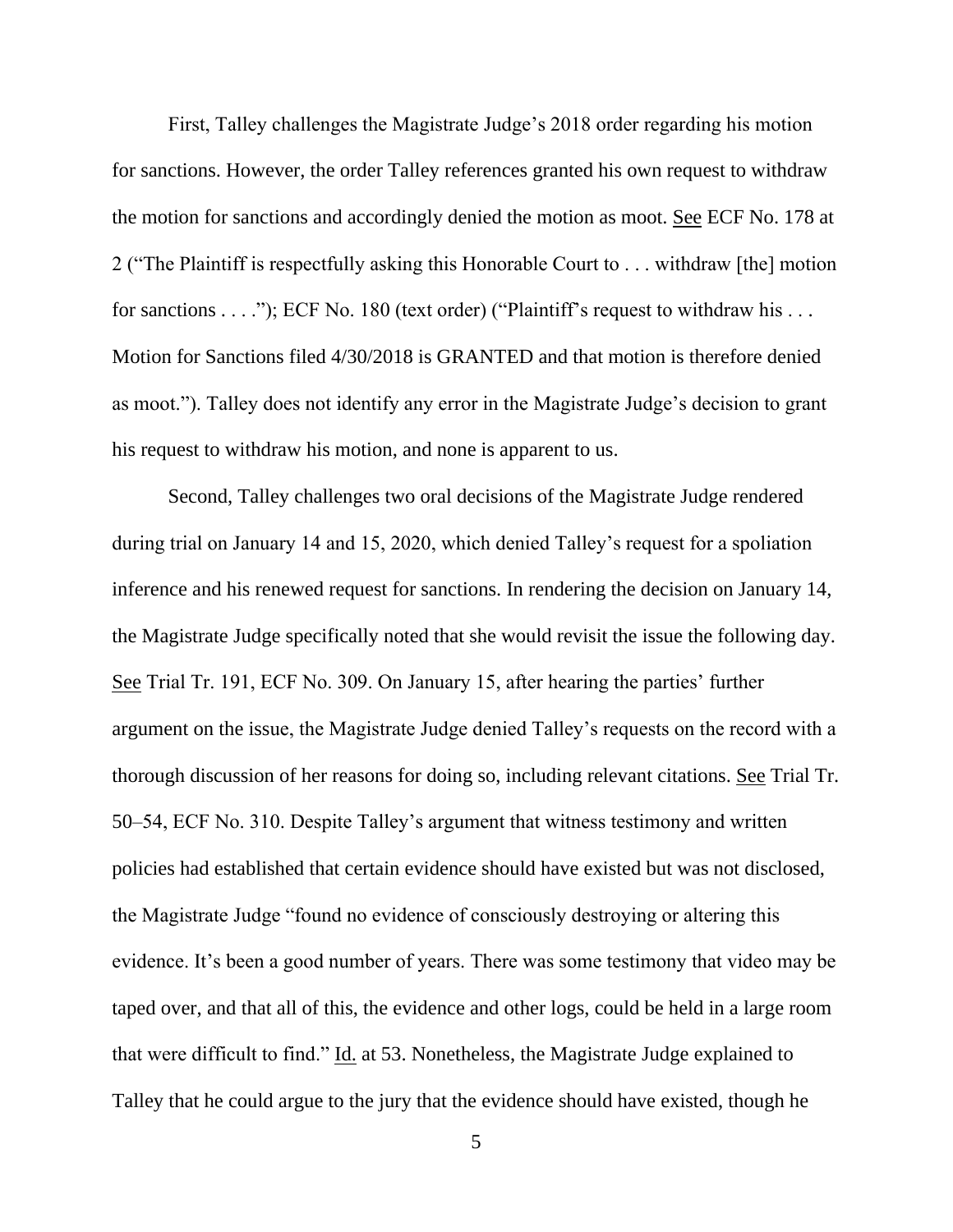was not permitted to solicit the jury's speculation about why the evidence had not been produced. Id. at 53–54.

We conclude that the Magistrate Judge did not abuse her discretion here. While the record before the Magistrate Judge was ambiguous about whether the evidence Talley sought ever existed, there was no evidence that the defendants' failure to produce that evidence was in bad faith. See Jutrowski v. Twp. of Riverdale, 904 F.3d 280, 292 (3d Cir. 2018) ("[A] spoliation inference requires, among other things, actual suppression or withholding of evidence . . . ." (internal quotation marks omitted)); see also Bull, 665 F.3d at 79 ("[A] finding of bad faith is pivotal to a spoliation determination."). As we have explained, "[n]o unfavorable inference arises when the circumstances indicate that the document or article in question has been lost or accidentally destroyed." Bull, 665 F.3d at 79 (quoting Brewer v. Quaker State Oil Ref. Corp., 72 F.3d 326, 334 (3d Cir. 1995)). We are satisfied that the Magistrate Judge's conclusion that Talley had not made the necessary showing of bad faith did not rest on a "clearly erroneous assessment of the evidence." Adams, 653 F.3d at 304 (quotation marks omitted). Moreover, Talley cogently argued to the jury that the absence of certain evidence was suspicious, both in his questioning of witnesses and even more forcefully in his closing arguments. See Trial Tr. 113–121, ECF No. 130. The jury's decision to find in the defendants' favor despite those arguments does not equate to judicial error.

We find that the Magistrate Judge ably oversaw this litigation, providing pro se litigant Talley with thoughtful and patient instruction well within both the scope of her duty and the bounds of propriety throughout the proceedings. The Magistrate Judge did